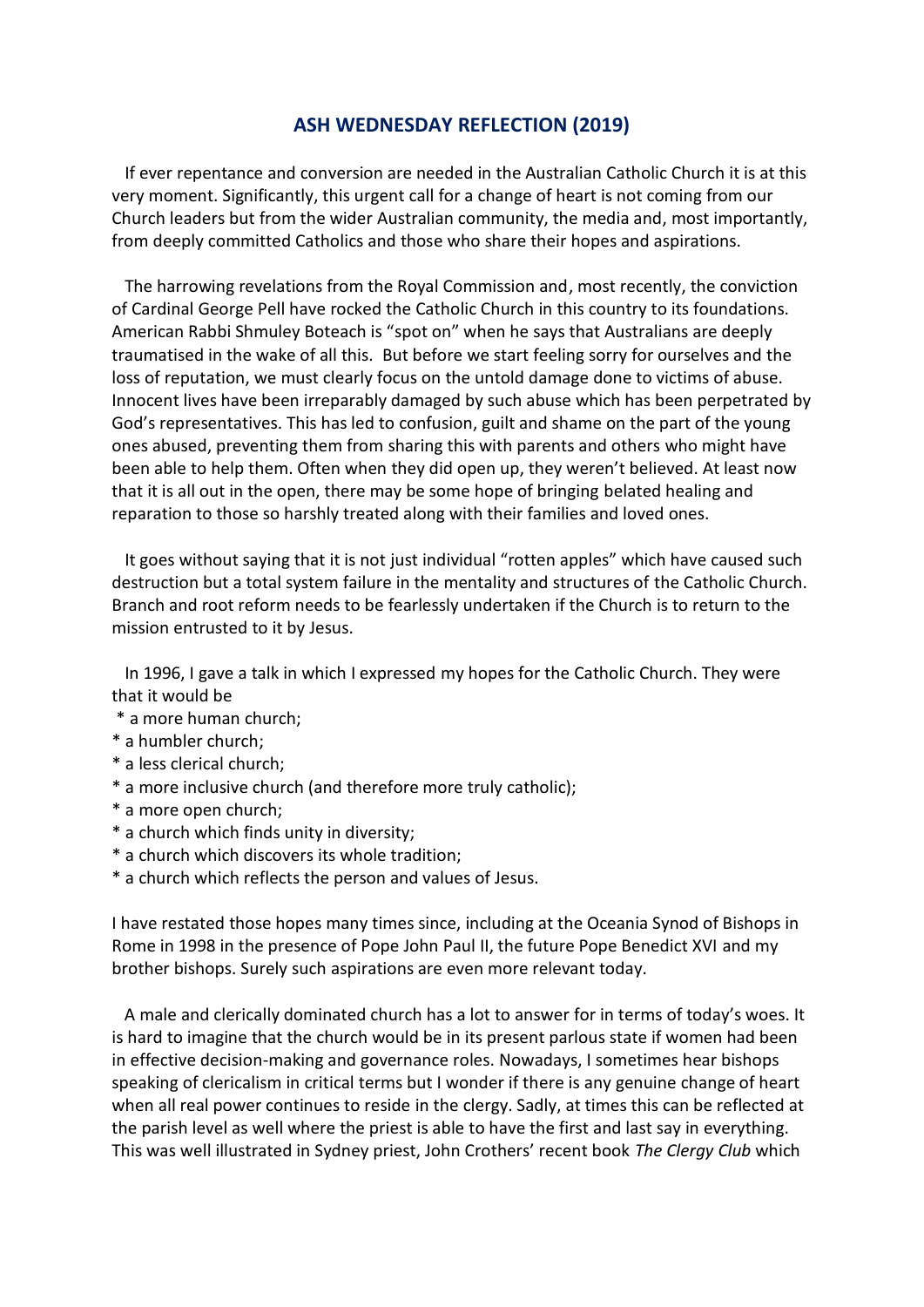strongly made that point. Authoritarianism is not a reflection of the true authority exercised by Jesus of Nazareth.

 A large part of the problem has been the relationship of the Church in Australia (and elsewhere around the world) with the central authority of the Vatican. The notion of communion is an integral part of what it is to be a Catholic and that includes being in communion with one another, our local bishop and the Pope, the Bishop of Rome. It enables us to maintain unity in diversity respecting the cultural diversity of our world.

 But there needs to be serious and urgent consideration of the questions of the ordination of women and optional celibacy for the clergy. These issues are seemingly off the agenda in terms of the central authority in Rome. In the present regime, a vast number of excellent candidates for the priesthood are being excluded. That has been well argued by individuals and groups wishing to bring about such reform. I do not wish to go over the debate except to say that I strongly support such reform and believe it is highly relevant to the present crisis in the church. Allied to all this is Catholic teaching on sexuality. There are many lessons to be learned from the same-sex marriage debate which has so occupied the Australian psyche in recent times. It is not enough for the Catholic Church to be repeating mantras from a past age. There are many voices which need to be respectfully listened to and critiqued. In the past, there has been far too much laying down the law by those in power and too little listening. Groups such as Australian Reforming Catholics, Women and the Australian Church (WATAC) and Catalyst for Renewal were often looked upon with suspicion and seen as disloyal whereas they have a great love for the Church and often their hearts are breaking with what is happening. Currently, the Australian Catholic Coalition for Church Reform and our local Concerned Catholics Canberra-Goulburn are providing effective forums where the voices of the people can be expressed.

 The news of George Pell's conviction has brought me great sadness. I laid hands on him and Peter Connors when they were ordained bishops a year after I was. Over the years, as brother bishops, he and I were fairly regularly on the opposite side of the argument. I saw him as the champion of conservative positions which I did not espouse and which I believed did not embrace the teaching or the spirit of the Second Vatican Council. But he was well connected in the Vatican and with highly ranked conservative American bishops and cardinals. Clearly, this was all part of his advancement to high office in the Catholic Church. When he was made Cardinal in 2003, I publicly criticised his elevation because I said that I did not consider that he represented mainstream Australian Catholicism. For all that, he and I maintained an amicable relationship and I was shocked when the allegations were brought against him. I found it hard to believe they were true. Twice last year, I wrote to offer my support and promise my prayers. Last weekend as he was beginning his time in remand, I offered Mass for him and asked someone close to him to convey that to him. I have to leave it to the courts to decide his fate. Over the years, I have spent a fair amount of time visiting prisons, often to comfort fellow priests who have offended. I have some insight into what a horrible existence it is. I take no joy whatever in George's fate.

 I write this on Ash Wednesday in a spirit of repentance on behalf of my Church which has failed and hurt many good people. It saddens me when so many people have lost faith and hope in the Catholic Church. It is understandable. But I simply say that God will never